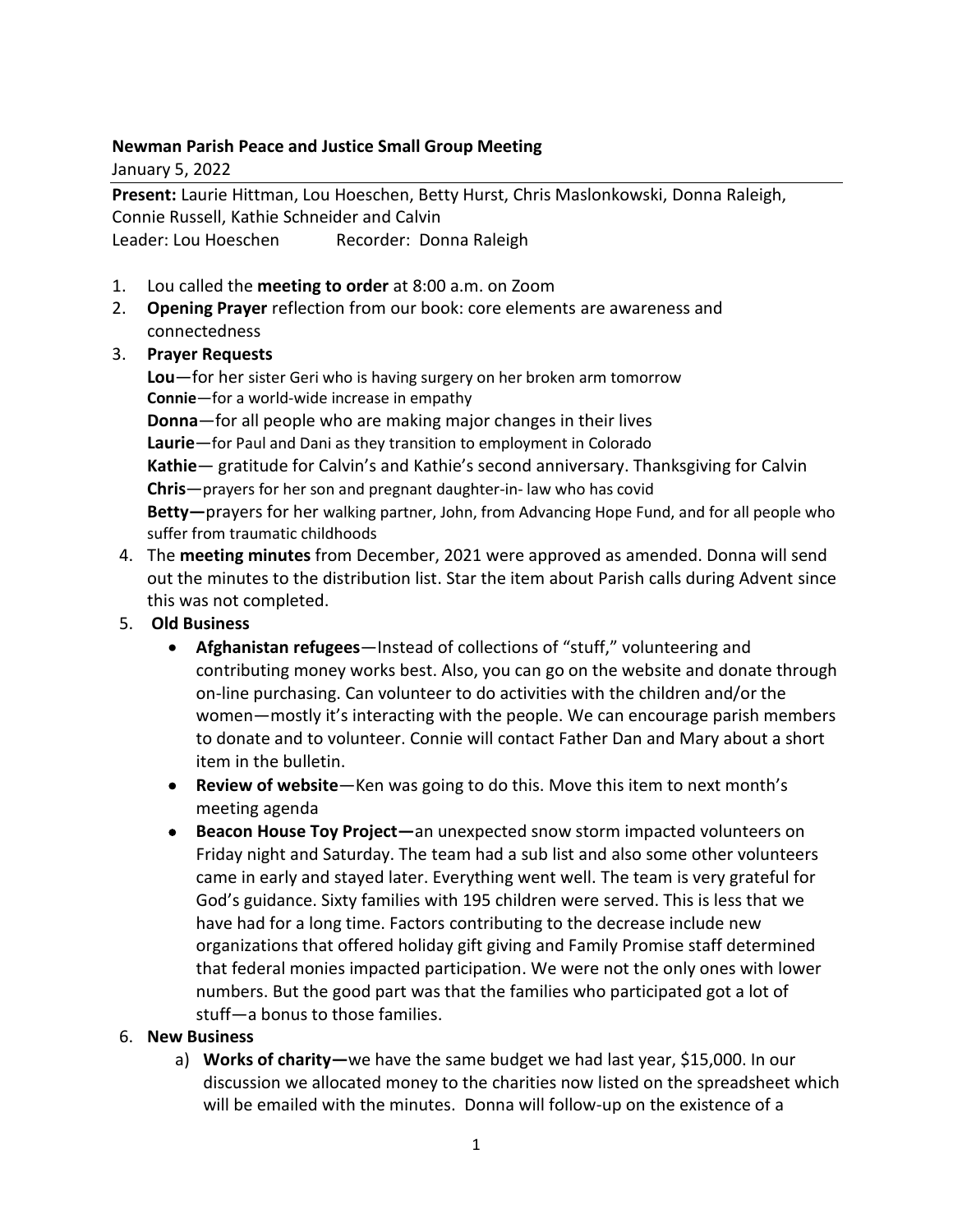program for men leaving prison similar to EXPO's Free for women's program. The tiny homes project has served 52 households and 83 people since its inception. Laurie will contact John Kempf and Kathy Schultz about the Indian mission. Kathie will research the item for the military.

b) **New book—**we chose from the following recommended books:

*His Truth is Marching On: John Lewis and the Power of Hope* by Jon Meacham

*Shoutin in the Fire* by Dante Stewart

*Better Not Bitter* by Yusef Salaam

*Biased* by Jennifer Eberhardt

*Demystifying Disability* by Emily Ladau

*Finding Jesus at the Border* by Julia Lambert Fogg (not on book share but available on audible

*Mercy in Action* by Pope Francis (Not available yet, but we want it listed in the minutes)

We chose *Demystifying Disability By* Emily Ladau. Please read the introduction and the first 3 chapters for next month. Kathie will ask Emily Ladau to Zoom with us in March, 2022.

c) We will discuss Synodality in February

## 8. **Book Discussion**-*What Happened to You?* Chapter 1

- Nakatanega —how you strengthen families which strengthens the community. Maori community in chapter 9. This approach to child rearing makes total sense. The relational part is a key component. P. 249 Ideal ways to develop relationships and apply the ways to those with trauma experiences.
- Human Services is using the Family First model. Some evidence is being gathered locally. However, the payoff is long term—5-10 years from now.
- Relates to politics in the sense that some candidates for local offices are in favor in that approach and others want to trim our local human services department.
- Western medicine is about the symptoms and the fix. Not about the disconnectedness from the community. Need to ask do you feel safe? Who are your friends? How do you spend your time? If individuals can feel connected and know that someone cares their healing is improved.
- We look at people differently after reading this book.
- Mike Huggins gets a lot of credit for the Clear Vision approach to strengthening the community. One of the groups has been talking about trauma in childhood.
- This book gives us hope. Need people organizing things that help the community. Have good people on the city council and the county board right now.